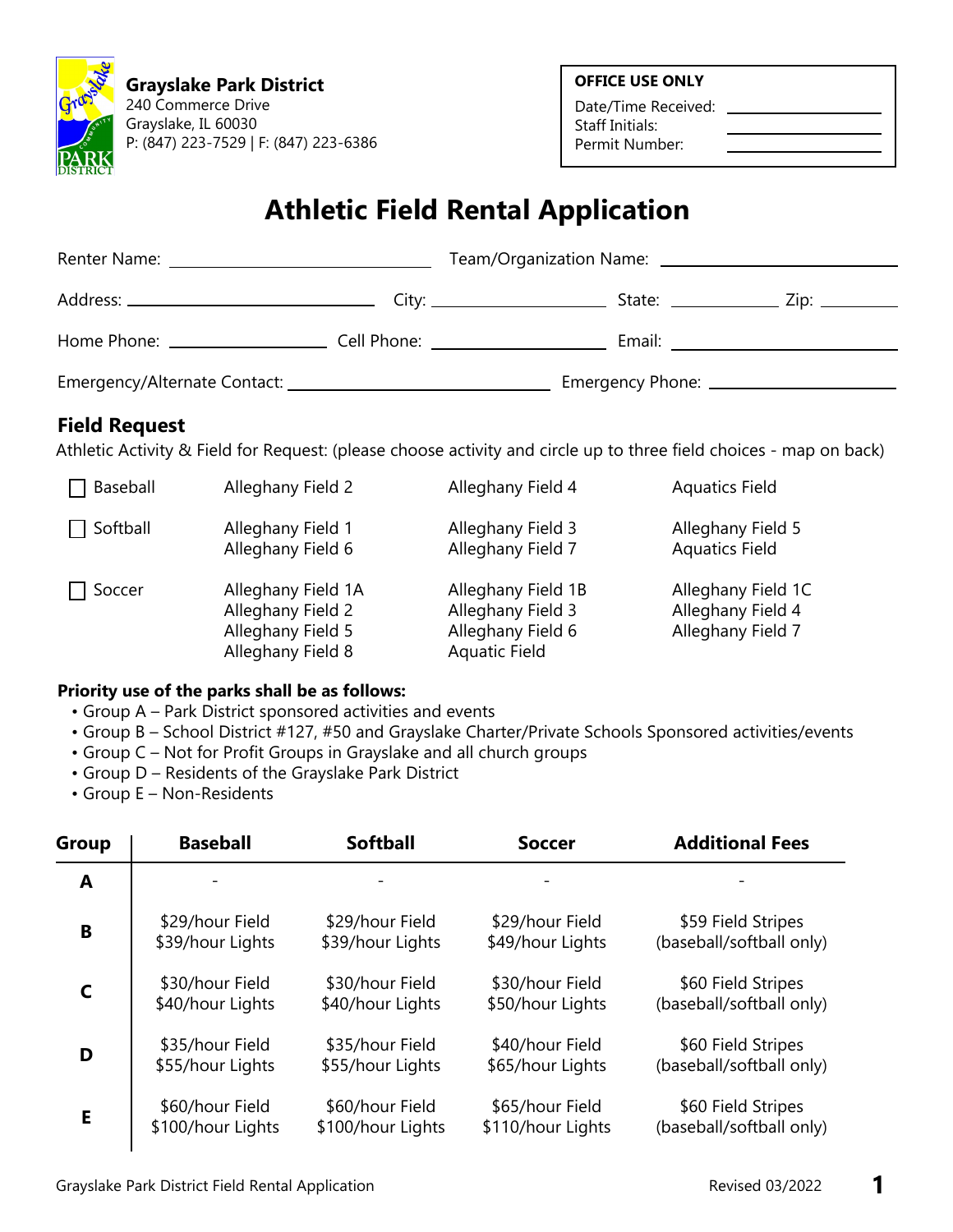|  | Departure Time: ________________  |
|--|-----------------------------------|
|  | Departure Time: _______________   |
|  |                                   |
|  |                                   |
|  | Departure Time: _________________ |

# **Alleghany Park**



# **Central Park**

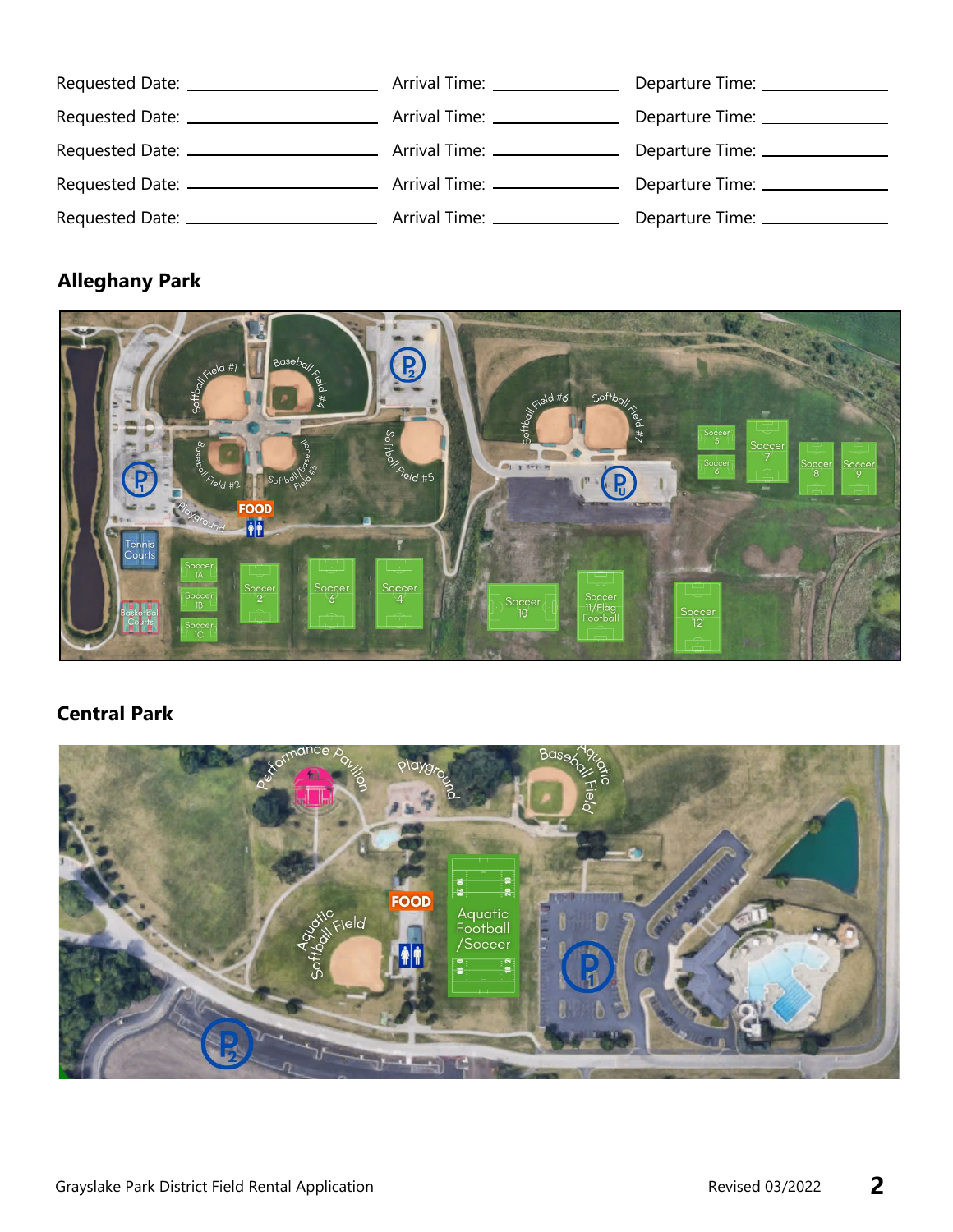#### **GRAYSLAKE COMMUNITY PARK DISTRICT INDEMNITY FORM**

In consideration of the permission granted by the GRAYSLAKE COMMUNITY PARK DISTRICT, to the undersigned to use the following Park District facilities.

The undersigned, the undersigned, the state of the state of the state of the state of the state of the state of the state of the state of the state of the state of the state of the state of the state of the state of the st and hold said Park District of Grayslake harmless and to indemnify and to protect said Park District from any claims for damages, whether it be bodily or property, and to defend the Park District from any claim for damages of any nature resulting from the use of said premises, facilities and/or equipment by the undersigned, its agents, representatives, invitees, or other persons whether caused by the negligence of the Park District and its employees or otherwise. The undersigned agrees to reimburse the Park District of any damages to Park District property resulting from stated activity. It is also agreed that NO alcoholic beverages or smoking will be permitted on ParkDistrict property at any time, unless otherwise stated by the Board of Commissioners.

By signing the Field Rental Application I, the undersigned, have read and understand the Grayslake Community Park District's Facility Usage Rules, Athletic Field Rental Policies, and the Sever Weather Policy. I take full responsibility as a Permitted User for my group to comply with these policies.

| Dates Approved: 2000 Contract Contract Contract Contract Contract Contract Contract Contract Contract Contract Contract Contract Contract Contract Contract Contract Contract Contract Contract Contract Contract Contract Con |
|--------------------------------------------------------------------------------------------------------------------------------------------------------------------------------------------------------------------------------|
|                                                                                                                                                                                                                                |
|                                                                                                                                                                                                                                |
|                                                                                                                                                                                                                                |
|                                                                                                                                                                                                                                |
|                                                                                                                                                                                                                                |
|                                                                                                                                                                                                                                |
|                                                                                                                                                                                                                                |
|                                                                                                                                                                                                                                |
| $\Box$ D $\Box$ E                                                                                                                                                                                                              |
|                                                                                                                                                                                                                                |
|                                                                                                                                                                                                                                |
| Expiration Date: ______________________ CVV#: _______________                                                                                                                                                                  |
|                                                                                                                                                                                                                                |

Authorization Signature for Payment: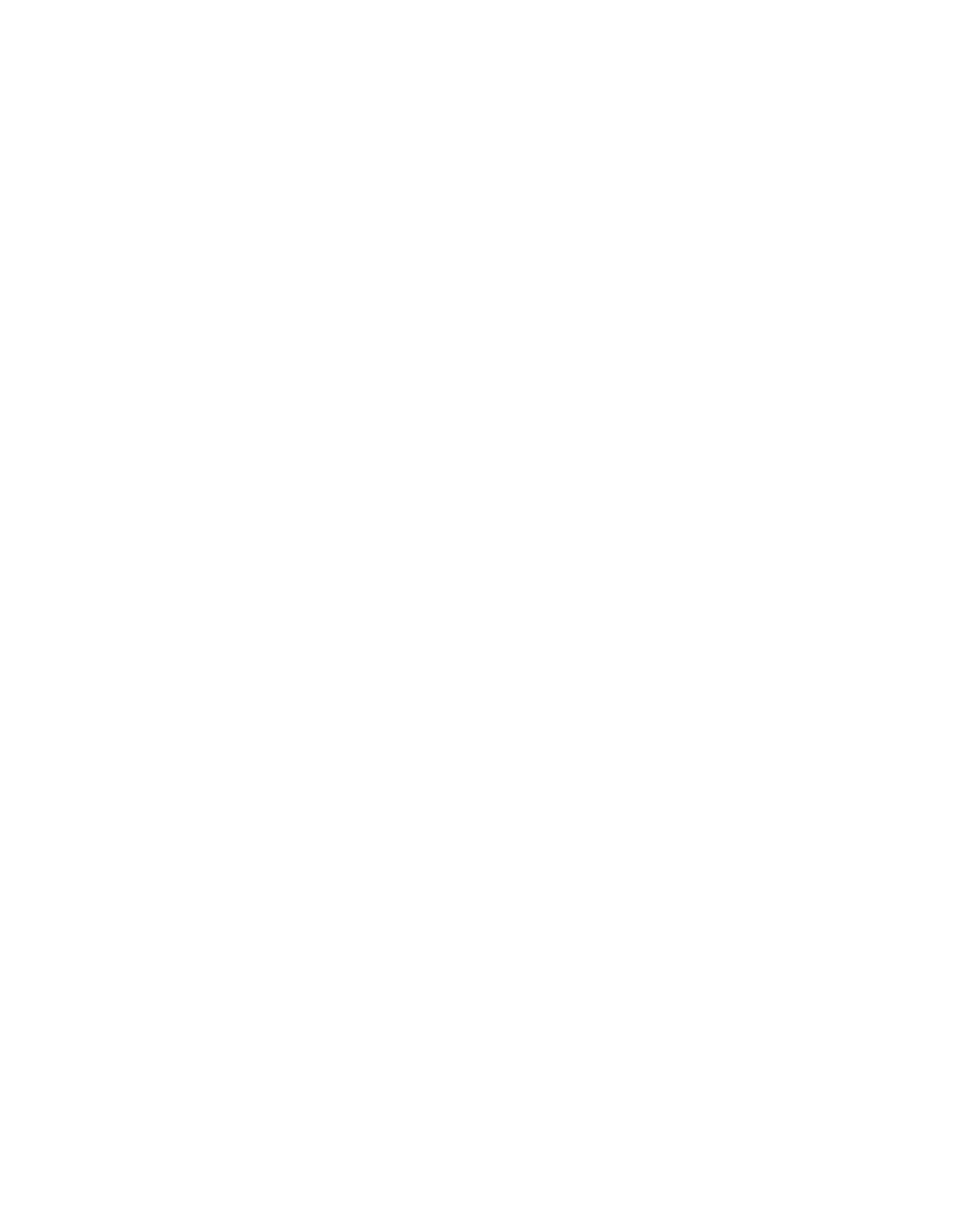

**Grayslake Park District** 240 Commerce Drive Grayslake, IL 60030 P: (847) 223-7529 | F: (847) 223-6386

#### **OFFICE USE ONLY**

Date/Time Received: Staff Initials: Permit Number:

# **Athletic Field Rental Policies**

The Grayslake Park District has adopted the following policy for the reservation of our fields. Anyone wishing to reserve a field must abide by the following guidelines and fill out the appropriate permit application. The Grayslake Park District must approve all applications.

Groups of 10 or more wishing to use fields in the parks are required to secure a permit prior to their visit. Resident Rate must be composed of a minimum of 50 percent of the membership residing within the Grayslake Park District boundaries. The Grayslake Park District's Park Ranger patrols and checks for valid permit holders. For a complete list of amenities at each of the fields, please refer to the map and park guide at the back of the brochure or www.glpd.com.

**NOTE:** All reservations with over 100 people in attendance require Park Board approval and fees will determine based upon usage and additional needs. The availability of any field rental site is subject to Park District programs/events or community based Park District sponsored/affiliated functions.

### **Reservation Information & Fees:**

Registration must be done in-person at the Recreation Center, 240 Commerce Dr., at least 10 days prior to date to secure a permit. Rental fees and refundable deposit must be paid at the time of reservation. Open reservations begin March 1.

**Available Dates:** Monday through Sunday, April 1 - October 30 (weather pending) from sunrise to sunset.

### **Priority use of the parks shall be as follows:**

- Group A Park District sponsored activities and events
- Group B School District #127, #50 and Grayslake Charter/Private Schools Sponsored activities/events
- Group C Not for Profit Groups in Grayslake and all church groups
- Group D Residents of the Grayslake Park District
- Group E Non-Residents

**Deposit:** A refundable deposit of \$50.00 is required for all reservations. The deposit will be returned provided the Field is properly cleaned upon completion and no damage has been done to the park or park property.

**Cancellations:** Cancellations made at least 5 days prior to a reserved date will receive a full refund of deposit and rental fees paid. Cancellations made less than 5 days prior to a reserved date are eligible for a 50% refund of rental fees and a full refund of the security deposit. Rentals cancelled due to inclement weather may be given the opportunity to reschedule at a later date, depending on availability. Park District staff reserves the right to determine the severity of inclement weather and the opportunity to reschedule the rental. Park District staff may cancel a rental based upon severe weather, potential impact on the field or for any other sufficient reason. Full refunds will be issued if a reschedule date cannot be agreed upon.

**Additional Equipment Fee:** If you require field striping, additional garbage cans, picnic tables, sporting equipment, etc. there will be an additional charge.